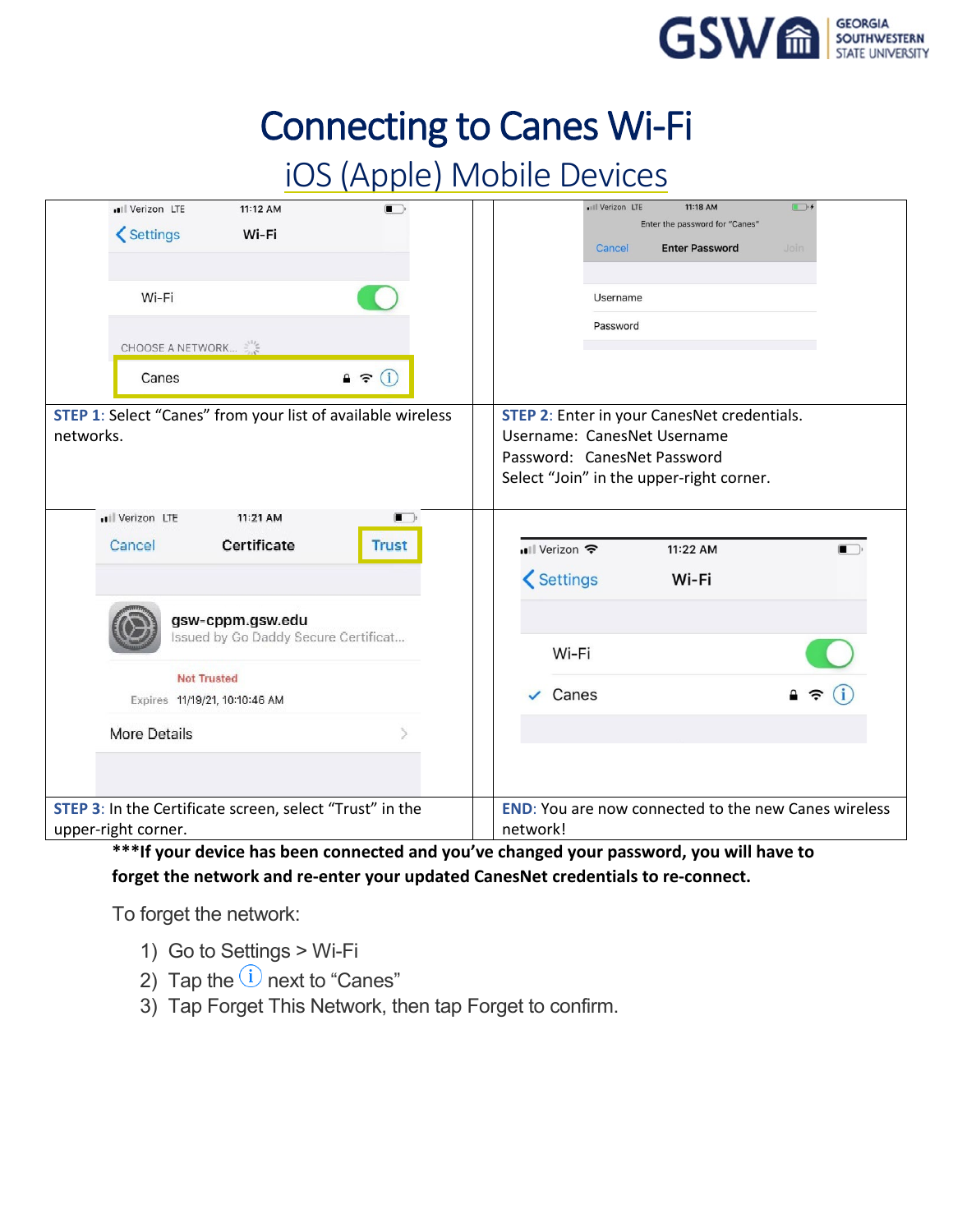

# Android & Chromebook Devices

| Available networks <b>www.community.com</b><br>写<br>CANES                       | <b>CANES</b><br>PEAP<br>Phase 2 authentication<br>MSCHAPV2                                                            |  |  |
|---------------------------------------------------------------------------------|-----------------------------------------------------------------------------------------------------------------------|--|--|
| <b>STEP 1:</b> Select "Canes" from your list of available wireless              | STEP 2: Phase 1 should be set to 'PEAP' and Phase 2 is                                                                |  |  |
| networks.                                                                       | set to 'MSCHAPV2'.                                                                                                    |  |  |
| CA certificate<br>Please select<br>Use system certificates<br>Do not validate   | Identity<br>Anonymous identity<br>Password<br>Show password<br>Cancel<br>Connect                                      |  |  |
| STEP 3: Under Server CA Certificate select "Do not                              | STEP 4: Under Identity, enter in your CanesNet                                                                        |  |  |
| validate" or "Do Not Check".<br>*Some Chromebooks require you to choose Default | credentials. Leave "Anonymous Identity" blank<br>Identity:<br><b>CanesNet Username</b><br>Password: CanesNet Password |  |  |
| <b>STEP 5: Click Connect.</b>                                                   | <b>END:</b> You are now connected to the new Canes wireless<br>network!                                               |  |  |
| *If your Chromebook doesn't connect, try restarting it                          |                                                                                                                       |  |  |
| before requesting help. Sometimes this really works!                            |                                                                                                                       |  |  |

**\*\*\*If your device has been connected and you've changed your password, you will have to forget the network and re-enter your updated CanesNet credentials to re-connect.**

To forget the Network:

- 1) Go to Settings > Wi-Fi
- 2) For Androids, tap and hold on Canes; For Chromebooks, right-click on the "Canes" **Network**
- 3) Tap Forget network or Forget in the pop-up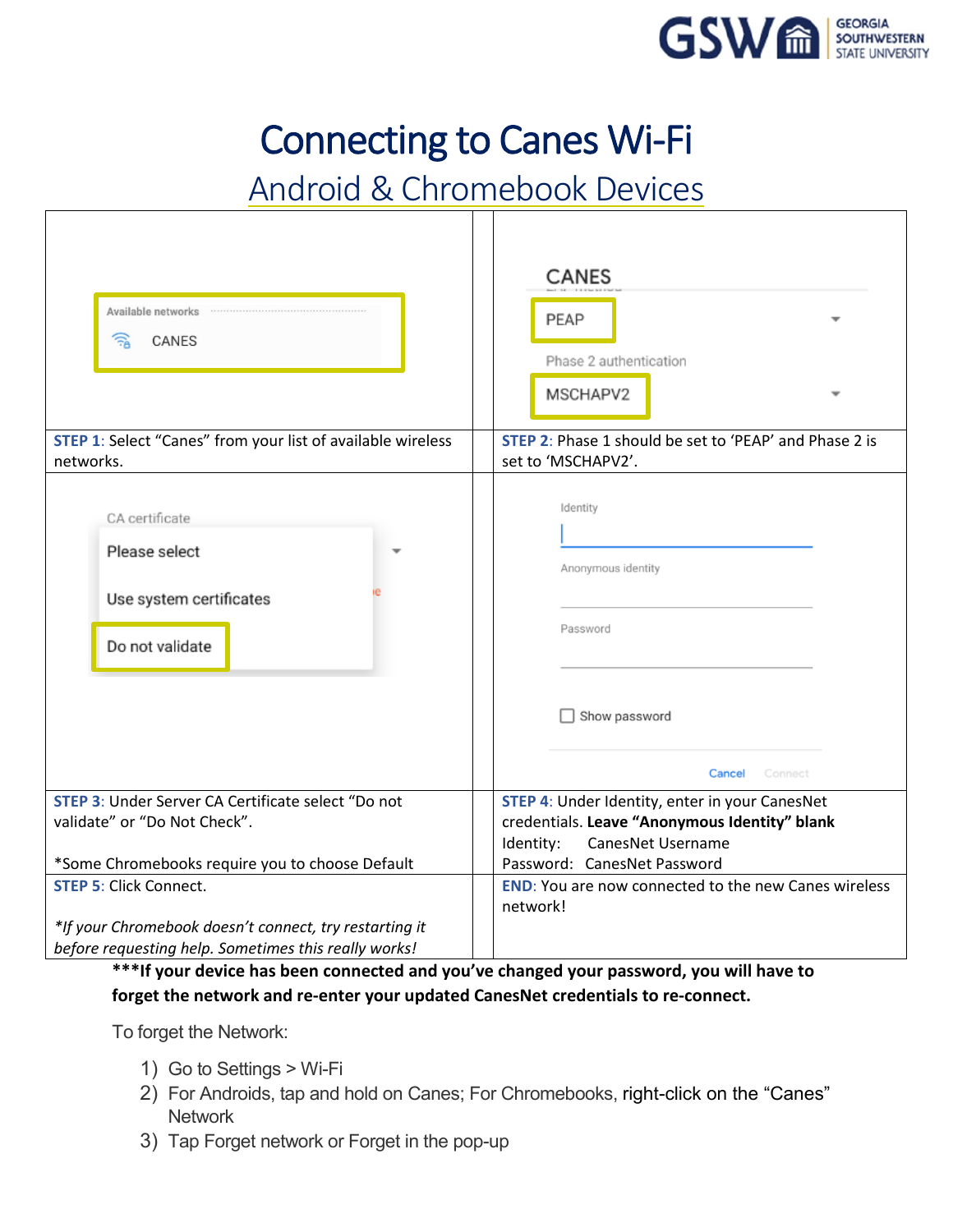

## Windows Devices

#### **\*GSW does not support connecting Windows 7 or Windows 8 laptops to our networks.**

| Canes<br>lta.<br>Secured<br>$\checkmark$ Connect automatically<br>Connect                                                                                                                                                                          | <b>CANES</b><br>lta.<br>Secured<br>Enter your user name and password<br>Use my Windows user account<br>- 1<br>User name<br>Password    |
|----------------------------------------------------------------------------------------------------------------------------------------------------------------------------------------------------------------------------------------------------|----------------------------------------------------------------------------------------------------------------------------------------|
| STEP 1: Select 'Canes' from your list of available wireless<br>networks.                                                                                                                                                                           | OK<br>Cancel<br>STEP 2: Enter your CanesNet credentials and click 'OK'.<br>User name: CanesNet Username<br>Password: CanesNet Password |
| <b>CANES</b><br>lla.<br>Secured<br>Continue connecting?<br>If you expect to find CANES in this location, go<br>ahead and connect. Otherwise, it may be a<br>different network with the same name.<br>Show certificate details<br>Connect<br>Cancel | Canes<br>lh.<br>Connected, secured<br>Properties<br><b>Disconnect</b>                                                                  |
| STEP 3: You will see a message that you are connecting to<br>a new network "Canes" for the first time.<br>Click 'Connect'.                                                                                                                         | <b>END:</b> You are now connected to the new Canes wireless<br>network.                                                                |

**\*\*\*If your device has been connected and you've changed your password, you will have to forget the network and re-enter your updated CanesNet credentials to re-connect.**

To forget the Network:

- 1) Click or tap the Wi-Fi icon in the bottom-right corner of the taskbar
- 2) Right-Click on the "Canes" Network and click "Forget"